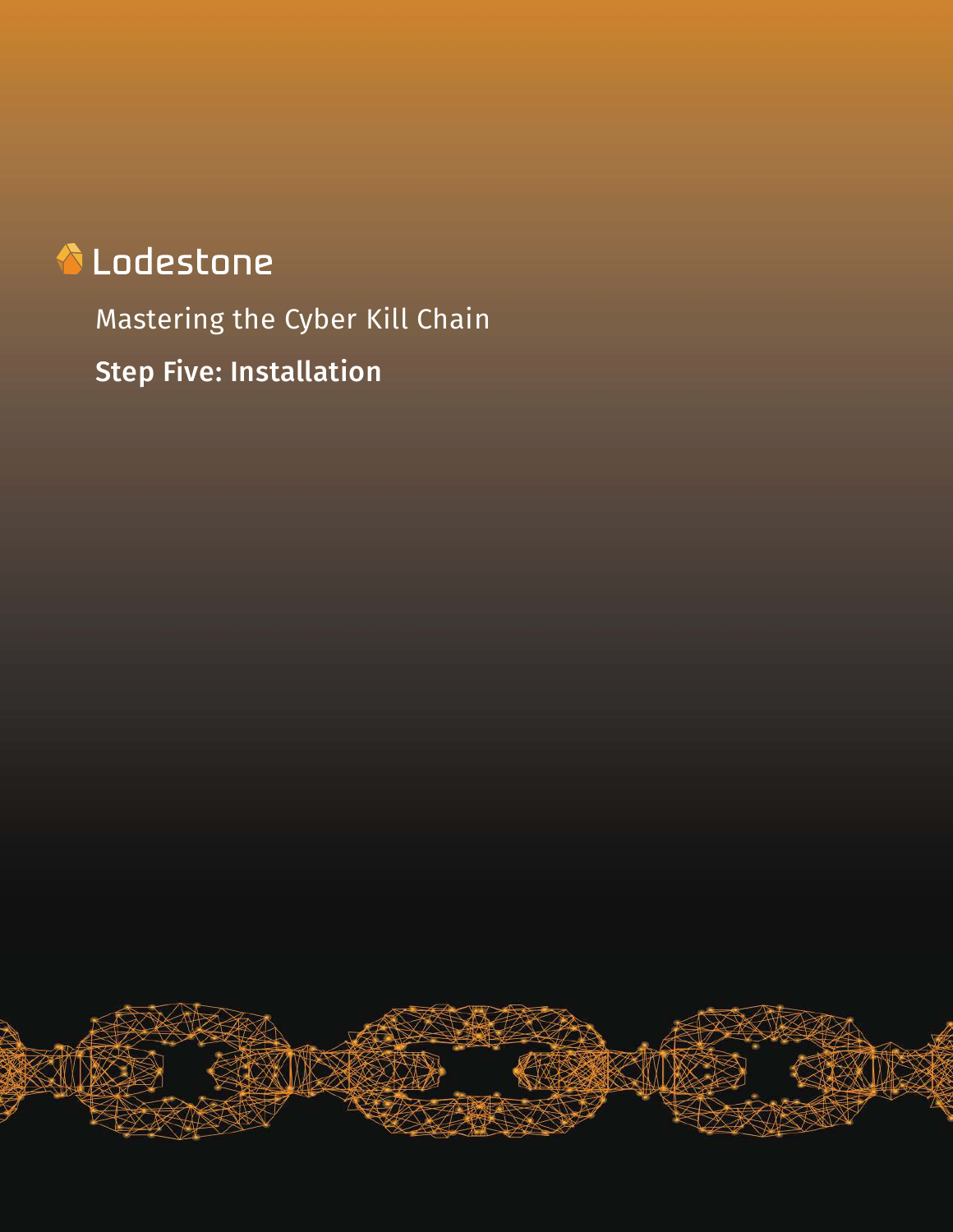Mastering the Cyber Kill Chain, Installation



# **STEP FIVE: INSTALLATION**

"We're in." This line, one of the favorite cliches of hacking in Hollywood, is often uttered as fingers fly across a keyboard and colorful graphics dart across the screen. While this is, of course, classic dramatization, in it lies a grain of truth: once a threat actor is able to penetrate a victim's environment, they become all the more dangerous and more difficult to shake. This is often caused by the threat actor embedding themselves into the systems they were able to compromise to maintain their hard-earned, unauthorized access.

Installation is the fifth step in Lockheed Martin's Cyber Kill Chain®, a framework that outlines the common steps attackers take during a security event or incident. In the earliest steps, Reconnaissance and Weaponization, information about a potential victim or group of victims is collected and used to develop tools that can exploit weaknesses in their environments. Delivery is then used to place these tools at or near the target in preparation, and Exploitation is attempted to launch a cyberattack.

This step comes into play if the threat actors' attempt at exploitation was successful enough to provide a foothold into the environment – even if a single user account was all that could be compromised. Systems can be fickle, and unknowns within an environment could cause a threat actor to be booted out of the network by chance or by design. As a result, many threat actors make it a priority to establish a beachhead on an account or system they have been able to compromise, to allow them to easily re-enter the environment if necessary.

### **INSTALL TACTICS**

The tools of installation at a threat actor's disposal once in a victim's network come in two flavors: malware files and file-less malware. The former is what comes to mind for most when picturing a cyberattack, where a "bad" file infects a system and is spread. The reality, however, is more complex: even if a threat actor only needs a malware file to run at intervals or at a specific time to maintain persistence, plopping a strange file on a system can easily trigger red flags from an antivirus (AV) solution or astute personnel. Steps must be taken to place malware where it is unlikely to be found, such as in a startup folder or scheduled as a task in Windows. File-less malware avoids this issue by being embedded into a system's operations, such as the Windows Registry, or having its code injected into existing, legitimate code. The end goal is typically to establish a backdoor into the system that can allow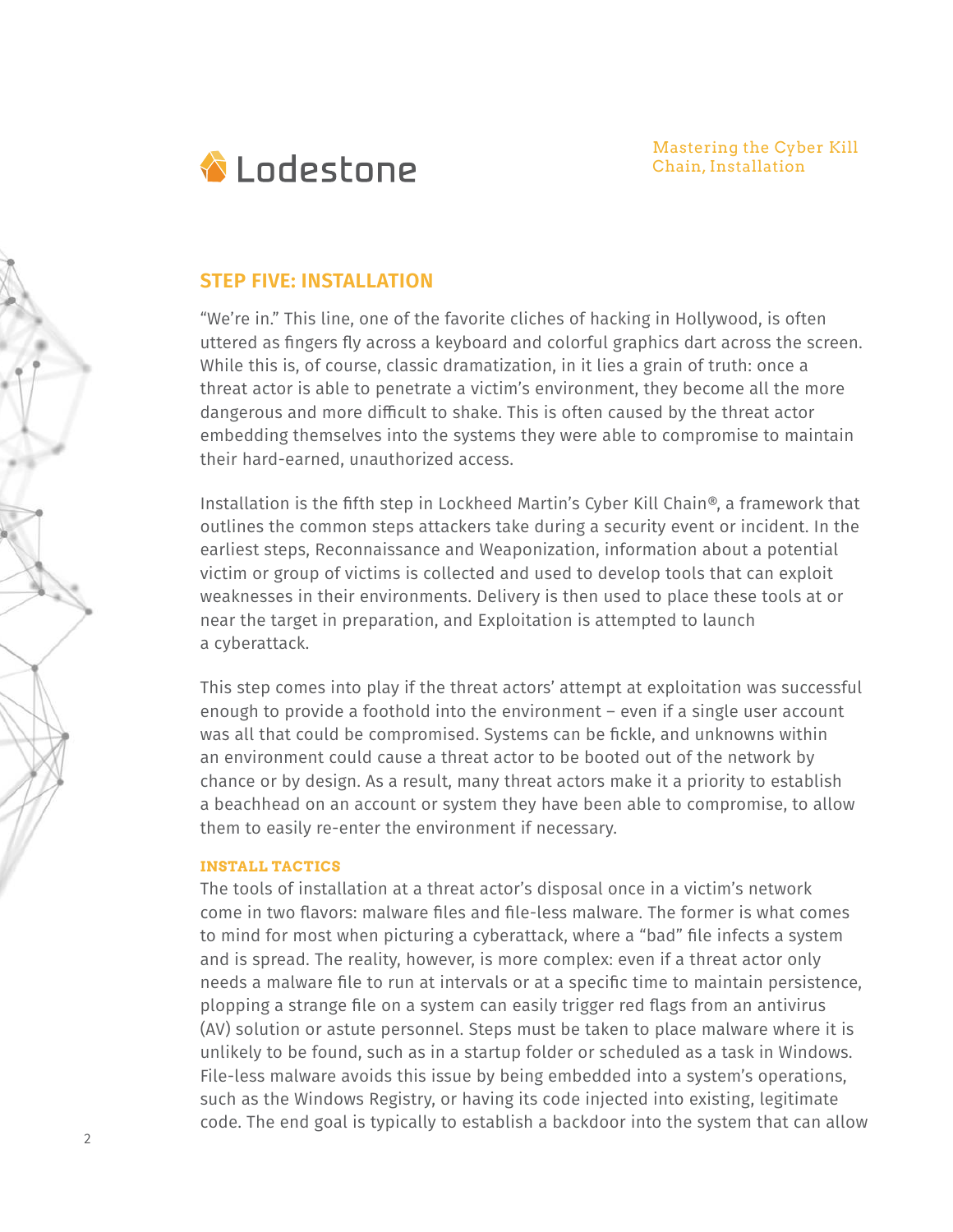

threat actors to maintain their access for an extended period of time and more easily bring additional malware into an environment to compromise additional systems.

Each entry in this series, Mastering the Kill Chain, has explored the effect of a different step in the Cyber Kill Chain® on three hypothetical businesses of various sizes: The Second Breakfast, a small brunch spot that relies little on technology; Fhloston Paradise, a spa retreat for the rich and famous with a handful of locations; and Cash Williams, a retail giant that sells outdoor goods, including chainsaws, through a complex infrastructure.

The small business example, The Second Breakfast, has a limited attack surface but few resources to designate for security. As a result, an opportunistic threat actor performing reconnaissance identified an unpatched system facing the public Internet and weaponized this vulnerability by downloading malware for a botnet, delivering it onto the system using a known exploit for the outdated version of the exposed system. The malware was triggered by a command from threat actor to run.

Fhloston Paradise, a medium-sized business, takes additional measures to protect the confidentiality of its high-profile clients. However, after using reconnaissance to identify a "Contact Us" page with a form that included a scripting error, the threat actor weaponized the vulnerability with a custom script that delivered a ransomware package into the environment. While the ransomware portion of the malware must be run last, as it will encrypt and effectively lock out systems, other portions are focused on stealing as much sensitive data as possible before the threat actor makes their presence known.

The largest example, Cash Williams, has been gaining a lot of media attention with its growing success. Threat actors easily collected a wealth of information about the company and its organization during the reconnaissance phase thanks to the company's recent boom. The threat actor has prepared weaponized malware and tricked an unwitting employee into delivering it into the network by posing as a member of the remote Information Technology (IT) team. After tricking the employee into executing the file, the threat actor now has a starting point in the environment from which they can work to further infiltrate the environment.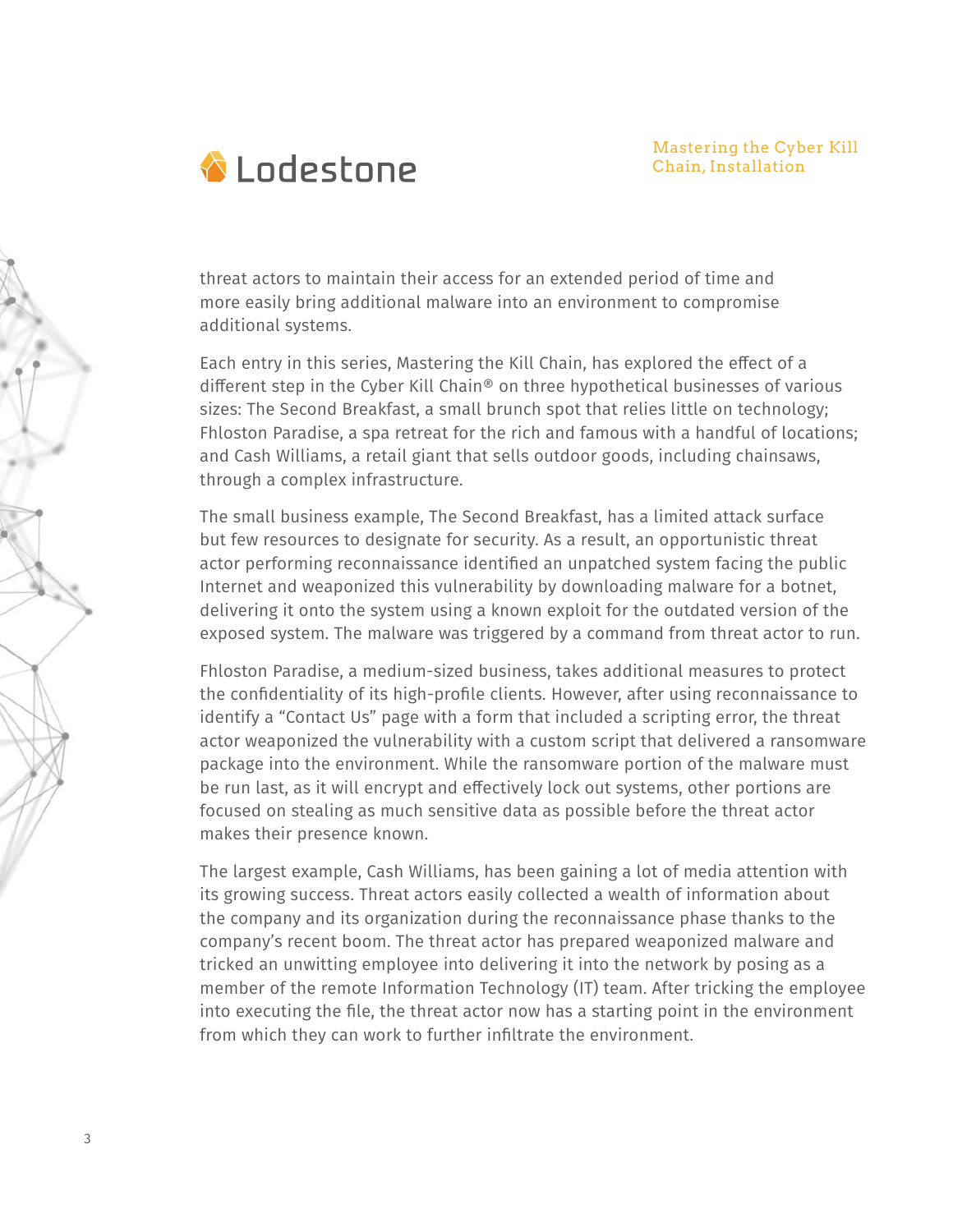

#### **SETTLING IN FOR SECOND BREAKFAST**

Owners of small businesses like The Second Breakfast may feel protected, to an extent, by the idea that their environments are of little value to threat actors, and therefore provide little incentive to attempt a cyberattack. However, this is a false sense of security: a small business is a prime target for a novice hacker, or "script kiddie" using pre-packaged malware, or as part of a larger-scale attack. In this example, The Second Breakfast's external-facing systems are being targeted by threat actors to be used as part of a botnet that forces compromised networks to use their resources for nefarious purposes at the command of the threat actor.

Combining The Second Breakfast's resources into a larger botnet requires a threat actor to maintain access to compromised systems for an extended period of time, while other victim networks are added to the botnet or the larger attack, such as denial-of-service attacks or virtual currency mining, can be set into motion. As such, the threat actor might look to establish persistence during the Installation step by hiding malware files in system directories and creating a scheduled task that triggers the malware to re-establish its connection to the botnet at set intervals of time. This provides the threat actor with a way back into the environment if they are somehow disconnected.

#### **CHECKING INTO FHLOSTON PARADISE**

Ideally, medium-sized businesses have more resources to devote to security and maintaining visibility into the current states of their environments. However, companies like Fhloston Paradise with sensitive, protected information such as Personally Protected Information (PII), credit card information, or Health Insurance Portability and Accountability Act (HIPAA) information can be particularly tempting targets for threat actors. For this example, the private information about its clients is exactly what the threat actors are after.

Ransomware has become an increasingly common cybersecurity threat and involves threat actors encrypting numerous or key systems within a victim's environment and demanding a fee to provide the decryption key needed to recover the information. A less-discussed aspect of ransomware, however, includes the exfiltration of sensitive data from these systems before the actual ransomware is launched. The threat actors then have the opportunity to sell the information for a profit or may use it as an additional bargaining chip to blackmail its victims for more money to prevent its public release.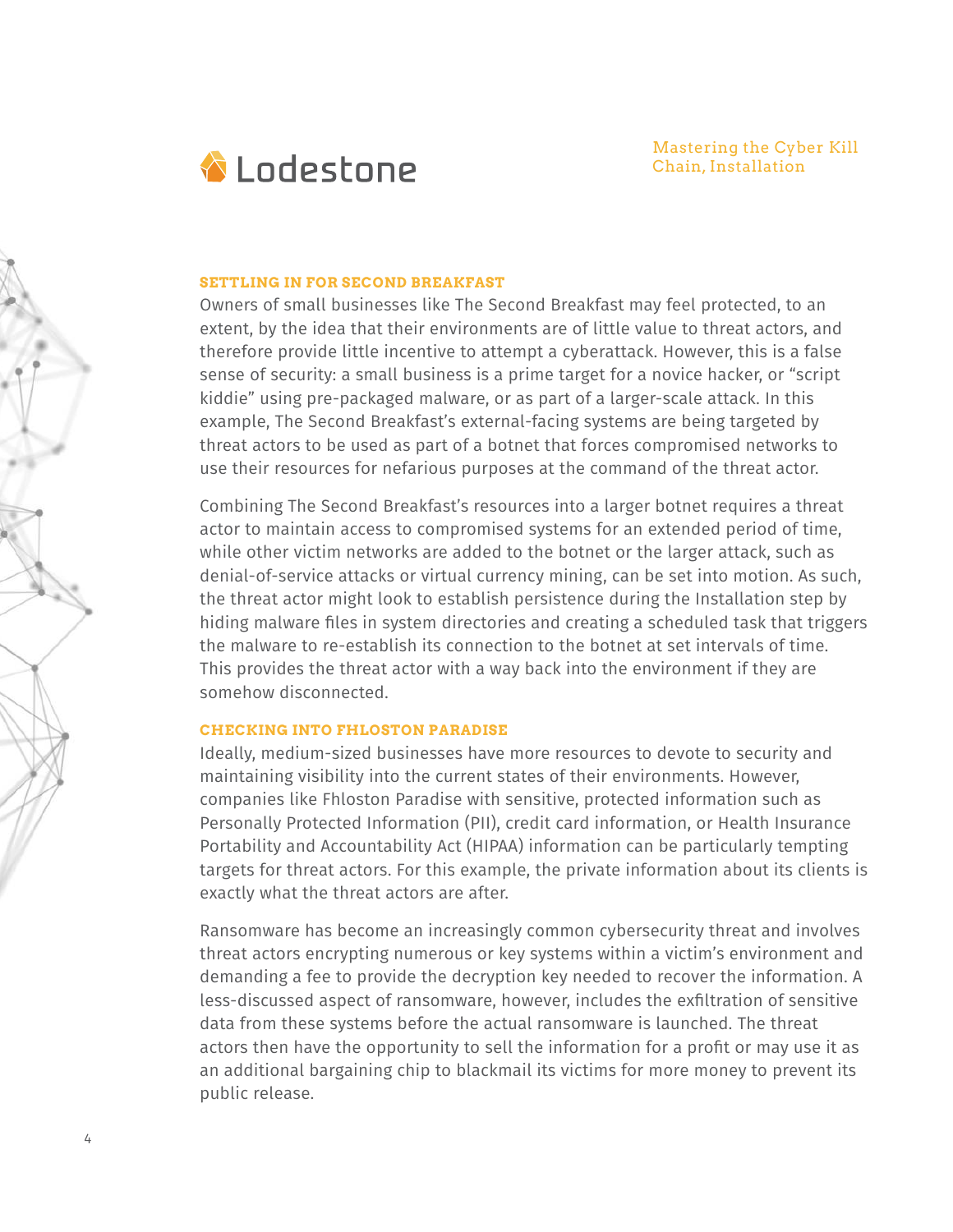

For Fhloston Paradise, with the ransomware package already delivered, the threat actors may use the Installation step to set up a beachhead on a particularly useful system. Current ransomware often establishes persistence by using Windows' PsExec function, a legitimate tool used to execute code on remote systems that can be used to run malicious code instead. This activity can buy threat actors time to dig into the environment and search for additional systems and servers to compromise, steal information from, or both.

#### **CAMPING OUT AT CASH WILLIAMS**

While large companies have the disadvantage of having similarly large, complex environments, they benefit from having the personnel and resources to dedicate to a full security team that can have a deep understanding of the business' network and knowledge of what normal, healthy operations look like. Cyberattacks can still come from a number of different angles, including through the social engineering of company employees who may be less aware of the dangers of phishing and other threat actor tactics. In the case of Cash Williams, this is exactly what has proven to be the break in their armor: a threat actor has posed as a member of the IT team and convinced an employee to install and run malware disguised as a legitimate program.

The malware that was successfully delivered and executed within Cash Williams' network included the means for the threat actor to establish a connection via Remote Desktop Protocol (RDP), another legitimate tool that can be used for malicious purposes. With RDP allowing the threat actor to perform actions as if they were sitting at that workstation and using the mouse and keyboard themselves, they have the opportunity to run diagnostics or set up a web shell that instructions can be fed into even if the RDP connection is lost. The threat actor may also discover new endpoints to connect to or key file shares associated with critical operations within the company. It is even possible that the compromised employee unwisely stored the passwords for all of the Cash Williams accounts they manage in a file on their desktop, to which the threat actor now has access.

## **KEEPING INSTALLATION OUT**

Installation serves as the phase in the Cyber Kill Chain® in which a successful cyberattack enables a threat actor to begin embedding themselves more deeply into a victim's environment. The goal of this phase is typically to establish persistence, or a backdoor into the environment that the threat actor can use to maintain their unauthorized access to a network without having to retrace their steps if they are

5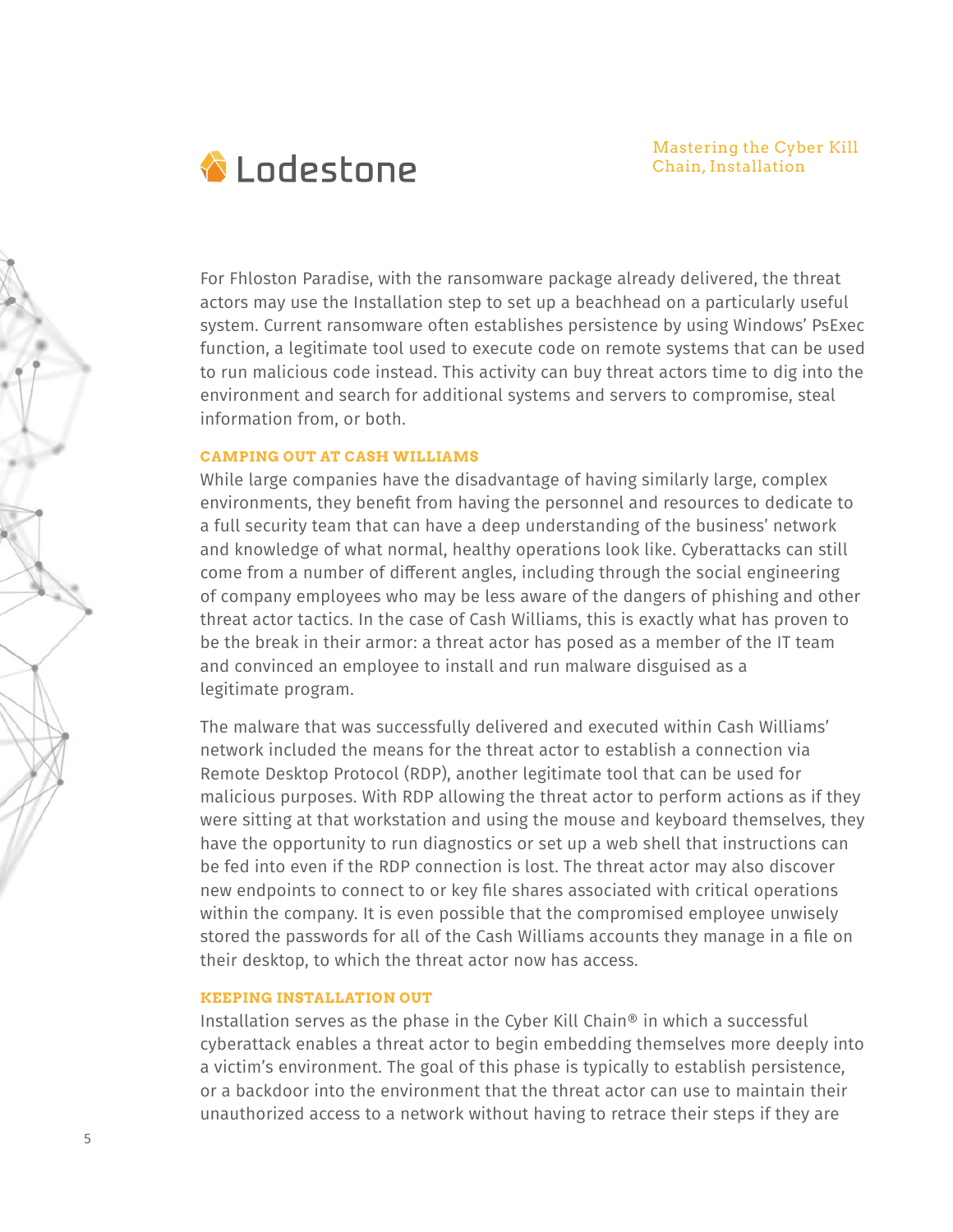

accidentally disconnected or booted off of a system by a remediation attempt. The strongest defense against the Installation step is one that balances maximizing a company's visibility into and understanding of its own environment with practical limitations, like resource allocation and funding. "Work within your budget to create some type of detection system that fills the gaps in your AV," says Mike Wirtz, a Senior Consultant in Lodestone's Forensic Investigations practice. Otherwise, "make sure you're investing in [next-generation] AV."

With over a decade of experience in cybersecurity from the Department of Defense to the public sector, Wirtz brings his talents to Lodestone as a post-incident case lead that investigates cyberattacks to provide clarity and knowledge to companies in the midst of some of their most difficult moments. As an expert in malware analysis, Wirtz keeps his finger on the pulse of trends in cyberattacks through open-source intelligence and disassembling and examining code used by actual threat actors in the wild. One of the most common mistakes he has observed by companies is purchasing useful monitoring tools like AV or security information and event management (SIEM) systems but failing to set up and test them correctly. "Be more proactive than reactive. Most of these [threats] are fairly easy for these products to detect, they just need to be configured correctly and be looking for them."

Wirtz emphasizes that even for steps like Installation, which occur when a threat actor has already penetrated an environment, "an ounce of prevention is worth a pound of cure." He recommends that companies equip themselves to effectively detect threat actor activity by giving themselves the advantages through avenues such as:

- Investing in robust AV, SIEM, and other security products that are configured specifically for the environments they monitor.
- Regularly testing security products in place to identify any gaps in network visibility.
- Gaining an in-depth understanding of baseline activity in an environment, including what normal, baseline behavior looks like.
- $\triangleright$  Keeping up with cyber security news and alerts released by government agencies like the United States Computer Emergency Readiness Team (US- CERT) and the Cybersecurity and Infrastructure Security Agency (CISA), paying special attention to threats specific to the industry the company operates in.